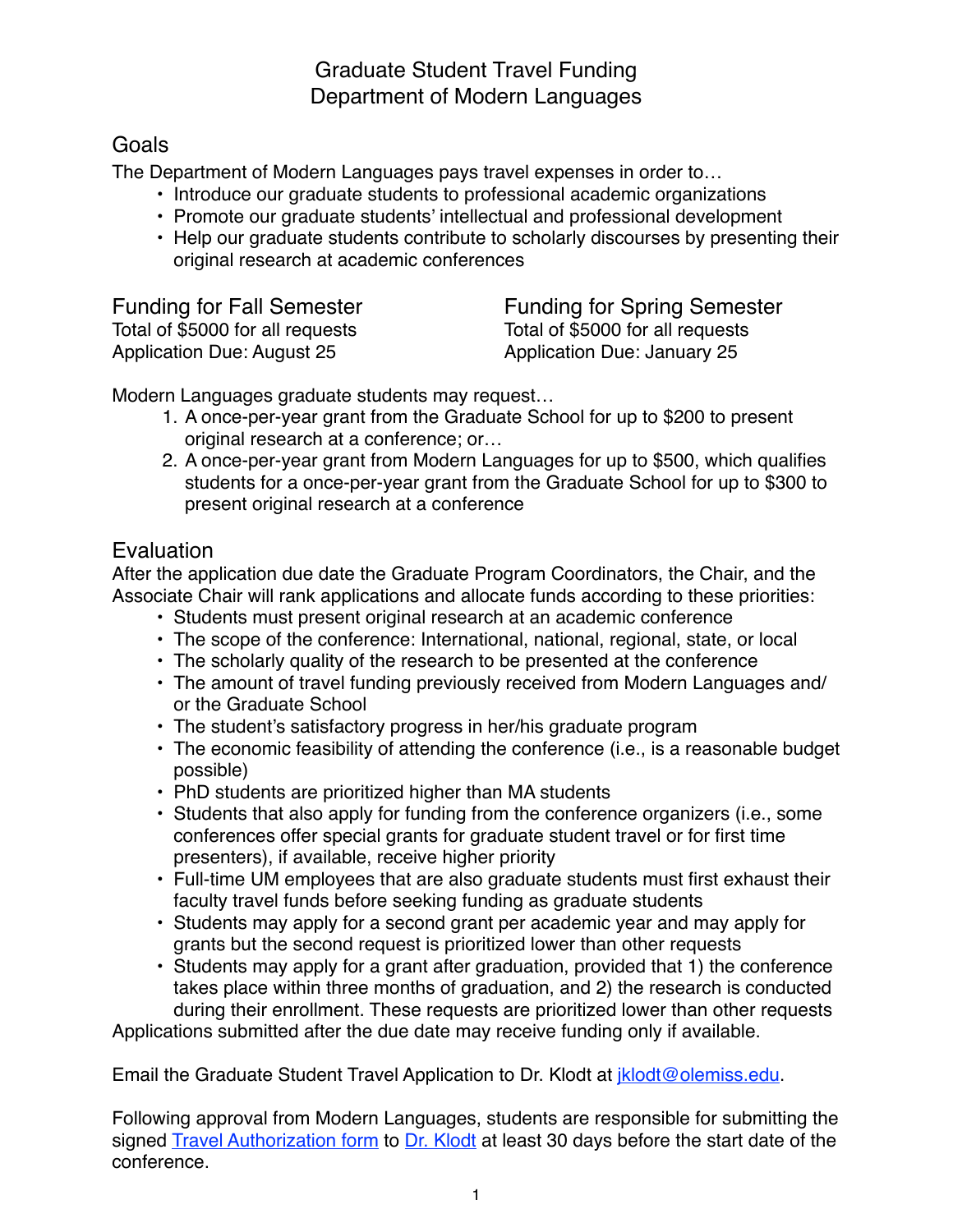## Graduate Student Travel Application Department of Modern Languages

| Name         | Date                  |                         |
|--------------|-----------------------|-------------------------|
| Email        | <b>Student Number</b> |                         |
| Mobile Phone | Your Program          | $MA$ or $\vert$<br> PhD |

| Conference Name<br>Organization + Location          |  |
|-----------------------------------------------------|--|
| <b>Conference Dates</b>                             |  |
| Rationale for Attending this<br>Conference          |  |
| Synopsis of the Research You<br><b>Will Present</b> |  |